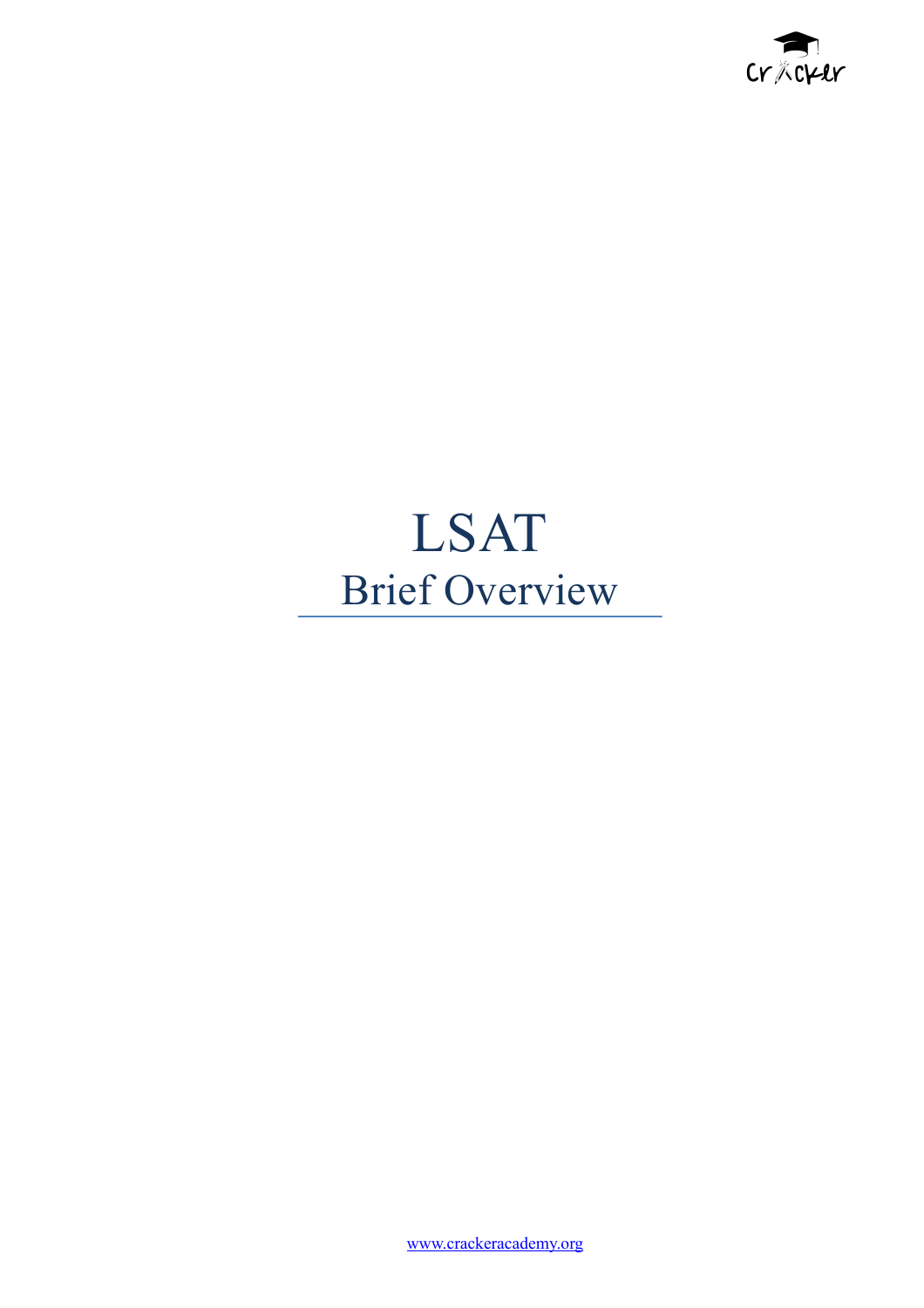

The LSAT® (the Law School Admission Test) has been designed to measure the skills that are necessary in the first year of law school. The exam is a combination of tasks that evaluate critical reasoning and reading comprehension skills and the ability to organize information and analyze arguments. Below is the exam structure:



*The LSAT also contains one unscored section, which does not influence your total LSAT score but is used by LSAC to test new items. You will not be able to determine the experimental section, so do all the tasks as if they all counted toward your final score.*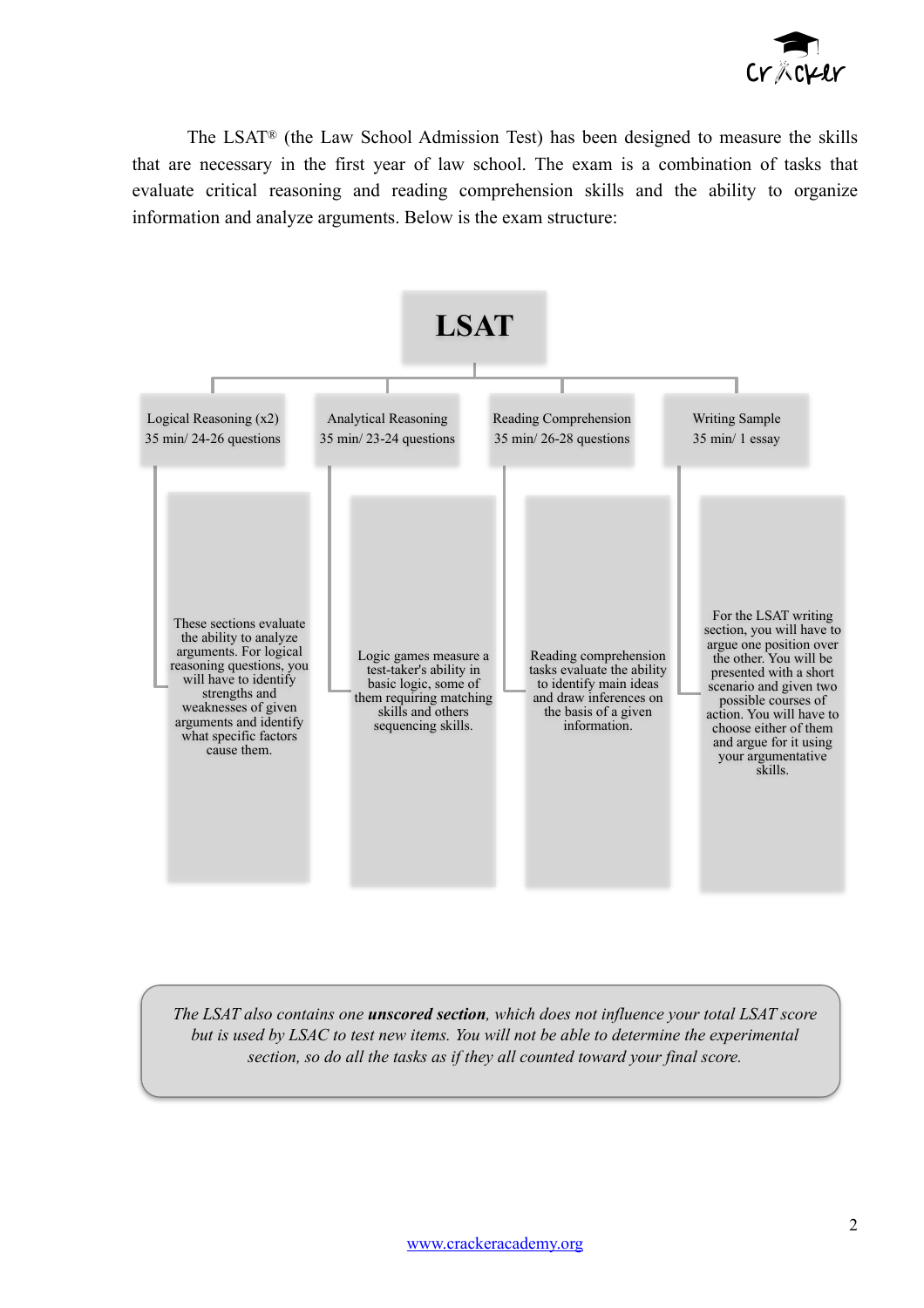

# Recommendations on the Preparation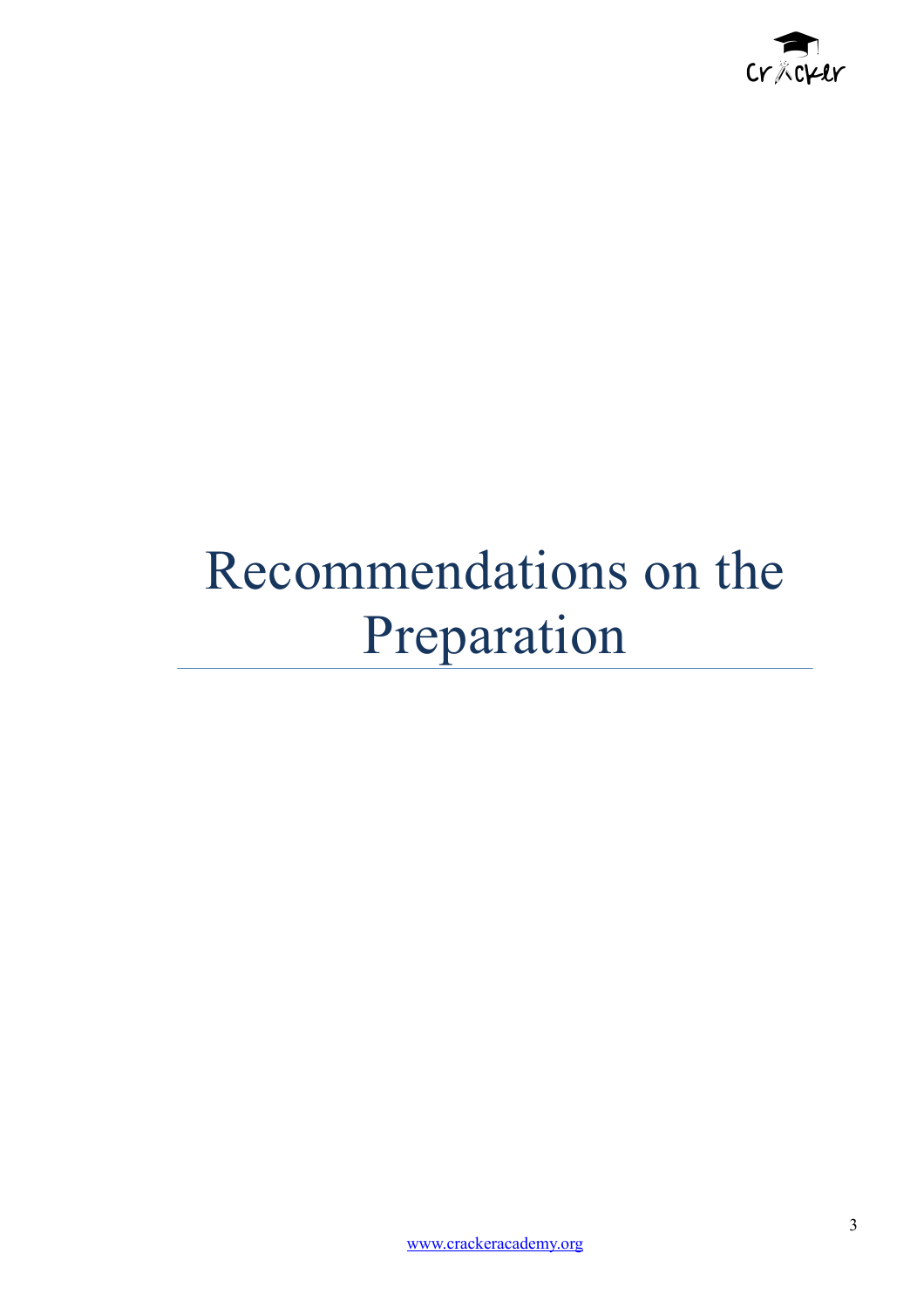

### **GENERAL INFORMATION**:

1. *The LSAT* is unlike any test you have taken throughout your regular study. It measures your critical reading and analytical reasoning skills necessary for success in law school.

2. The *total duration* of the test is 3 hours and 30 minutes, excluding the break after the third section.

3. An LSAT *score report* includes an overall score (ranging 120-180), a range of scaled scores above and below your score, a percentile score.

4. You will *receive your score* via email in three to four weeks after the test.

5. You are granted with an opportunity to *cancel your LSAT score*. However, law schools will be able to see if you canceled your score, withdrew, or did not appear for the test.

6. Test-takers are permitted to take the LSAT *three times in a single testing year,* five times within the current and five past testing years, seven times over a lifetime.

7. You are allowed to **reschedule** your exam in 3 days before the scheduled datefor additional fee.

8. Due to COVID-19, test-takers can now take a digital version of the LSAT, which is called the *LSAT-Flex*.

*For your notes:*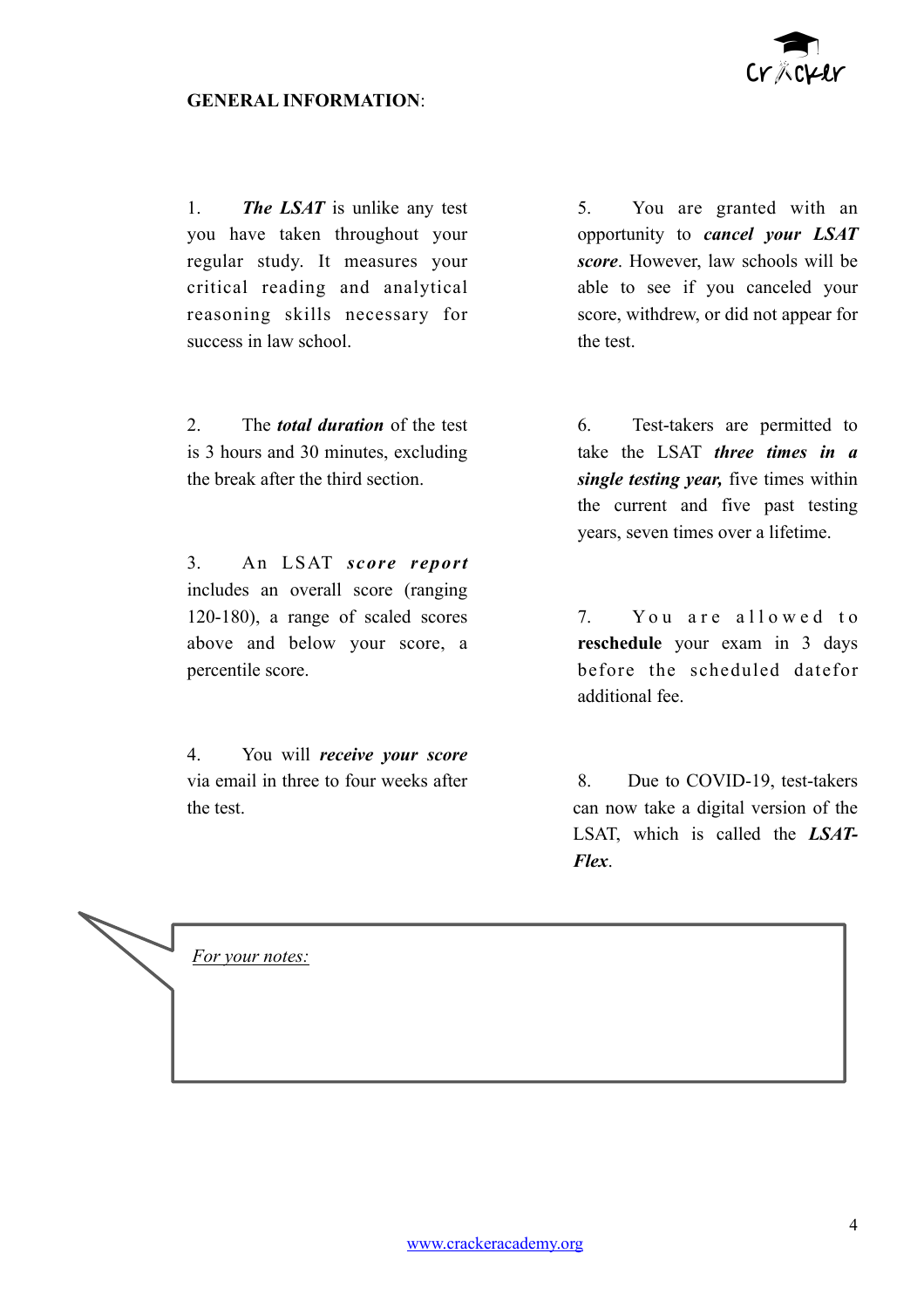

## Logical Reasoning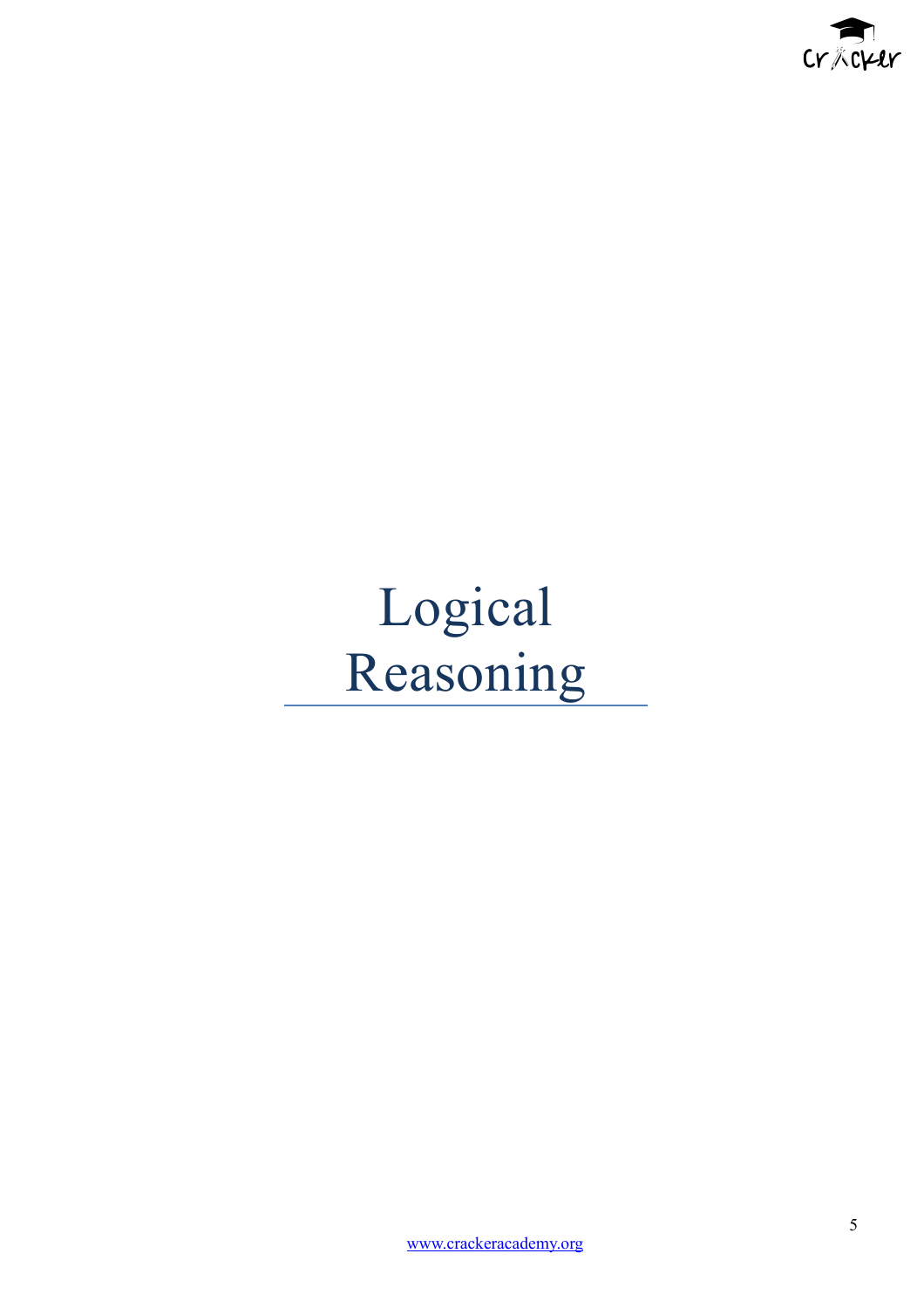

In this section, you will be presented with short passages. Each passage will have its own reasoning and you should not make assumptions based on some commonsense standards: you will have to restrict yourself only to the information presented in those briefs. The LSAT has *two* Logical Reasoning sections.

### **Sample Question**

Engine oil is used by car drivers in their vehicles. Every brand of engine oil has positive and negative characteristics that influence car's performance in this or that way. However, when buying an engine oil, one needs to make sure that he is buying the oil with the smallest number of negative characteristics.

Which of the following, if it were true, best supports the argument above?

- a) All brands of engine oil have similar positive effects on the car engine.
- b) The oil in the engine acts like an ointment and prolongs the engine's lifespan.
- c) Oil with the smallest number of negative characteristics is more expensive than that with the biggest number of such characteristics.
- d) Oil is necessary for the car's proper performance.
- e) It is difficult to find oil which has the smallest number of negative

As you see, a logical reasoning task consists of a brief scenario, a question, and five different answers. In some cases, more than one answer may seem to be correct; however, you are always asked to choose the *best* option.

#### **How to approach a logical reasoning task**

1) *Read the question below the argument* to identify the type of question you are dealing with. In the example above, the question says '... **best supports** the argument above?', which indicates that you have a *strengthen* question.

2) *Read the argument* to get familiar with the plot and the argument structure.

3) *Look through the answer choices* and choose the best answer among those given.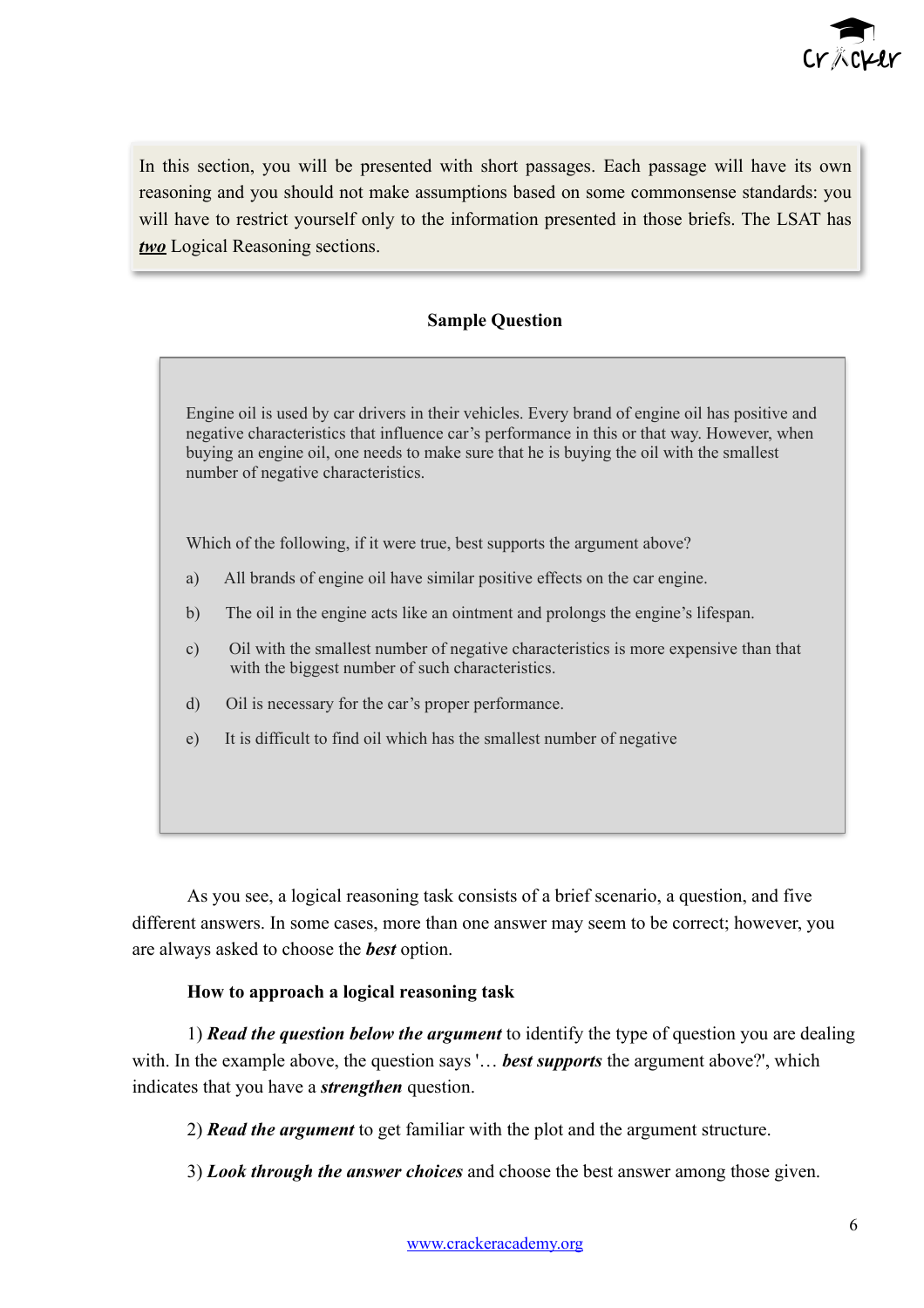

# Analytical Reasoning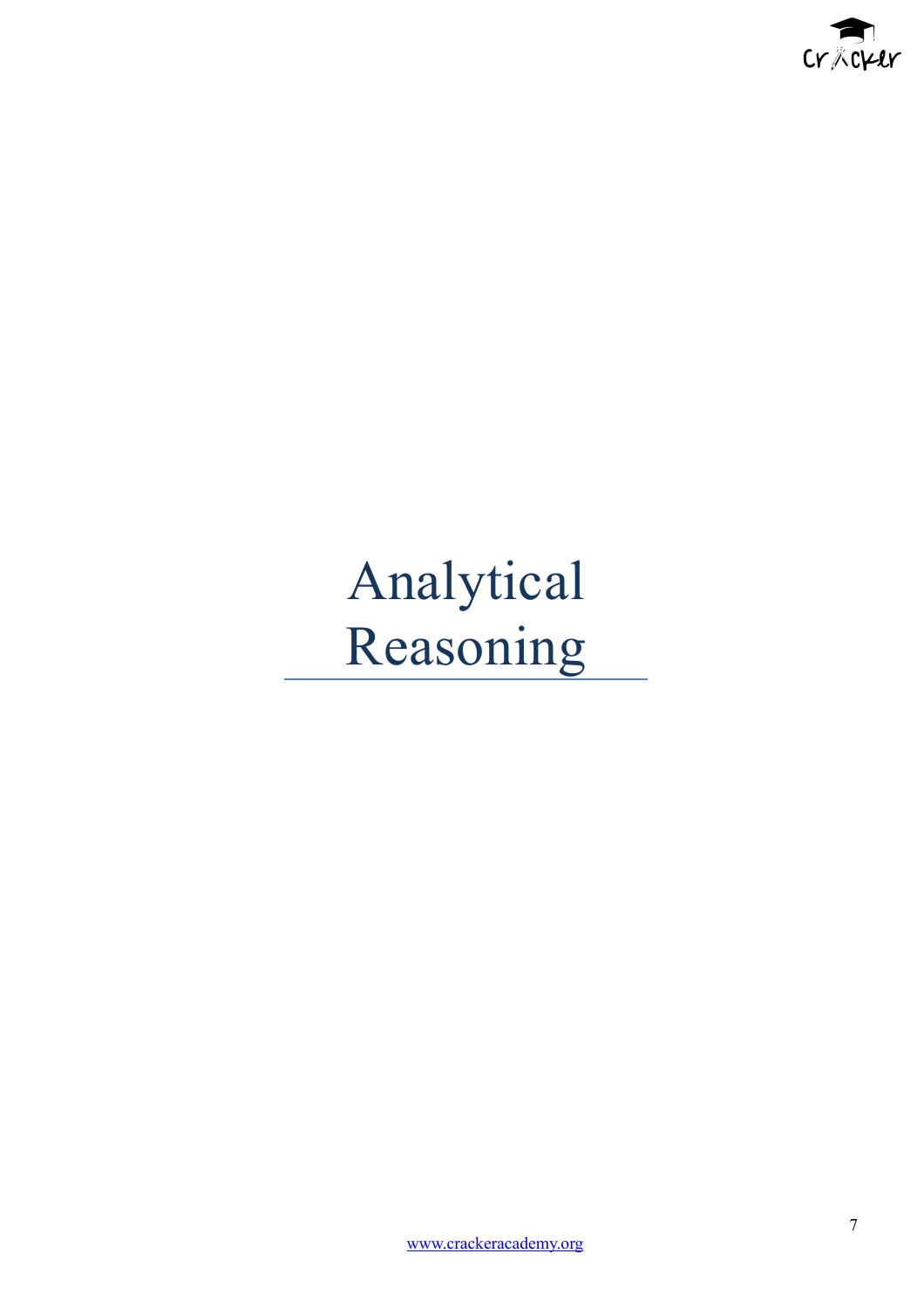

The Analytical Reasoning, or Logic Games, section consists of up to 28 questions, or the total of four games. The questions have been designed to evaluate a candidate's ability to consider a group of facts and rules, and determine what can or must be true on the basis of those facts. Each passage is basically a scenario accompanied by ordering or grouping rules.

### **Sample Question**

Seven patients – Foy, Katrin, Lauri, Maxi, Paul, Sara, and Trump – are admitted to a dental clinic. The patients are scheduled into seven consecutive time slots for checkup with a doctor, provided that only one patient can be scheduled to a given time slot. The schedule must be based on the following conditions:

- \* Foy cannot be in a time slot immediately before or immediately after Maxi's time slot
- \* Lauri cannot be in a time slot immediately before or immediately after Trump's time slot.
- \* Paul's time slot must be sometime before Sara's time slot.
- \* Katrin must be in the seventh time slot.

**1.** If Paul and Maxi are third and fourth patients in the scheduled time slot, respectively, Foy must be scheduled for a time slot selected from which of the following pairs of slots?

- (A) First and second
- (B) First and sixth
- (C) Second and fifth
- (D) Second and sixth
- (E) Fifth and sixth
- 2. …

#### **How to approach a logical reasoning task**

### 1) *Read the game and identify the rules*

Understand the scenario and identify whether you have a grouping or an ordering game or both.

2) *Make a diagram* to visualize the game and see all the underlying pitfalls. Also, combine seperate rules if it is possible.

3) *Look through the answer choices* and choose the best answer among those given.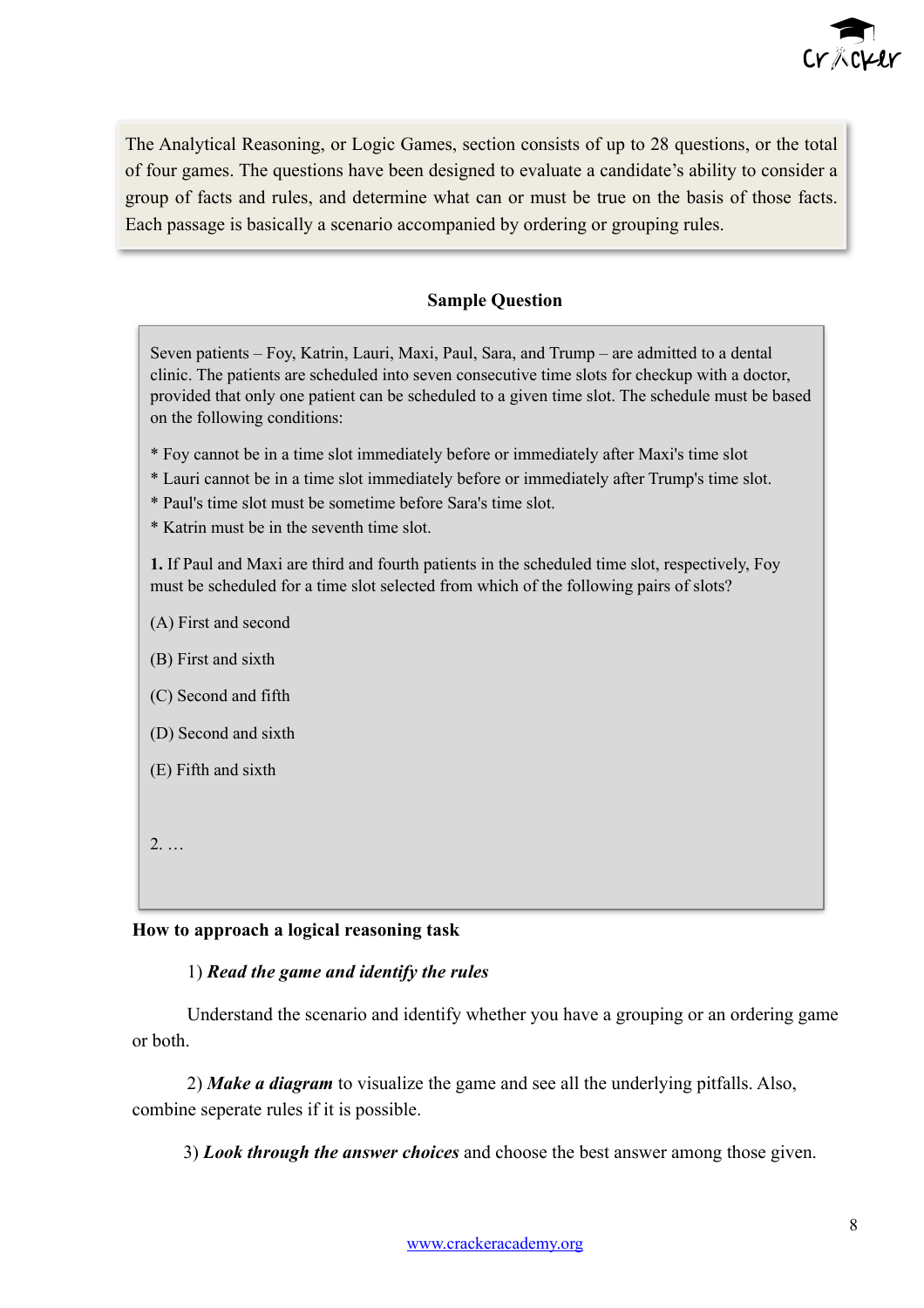

# Reading Comprehension